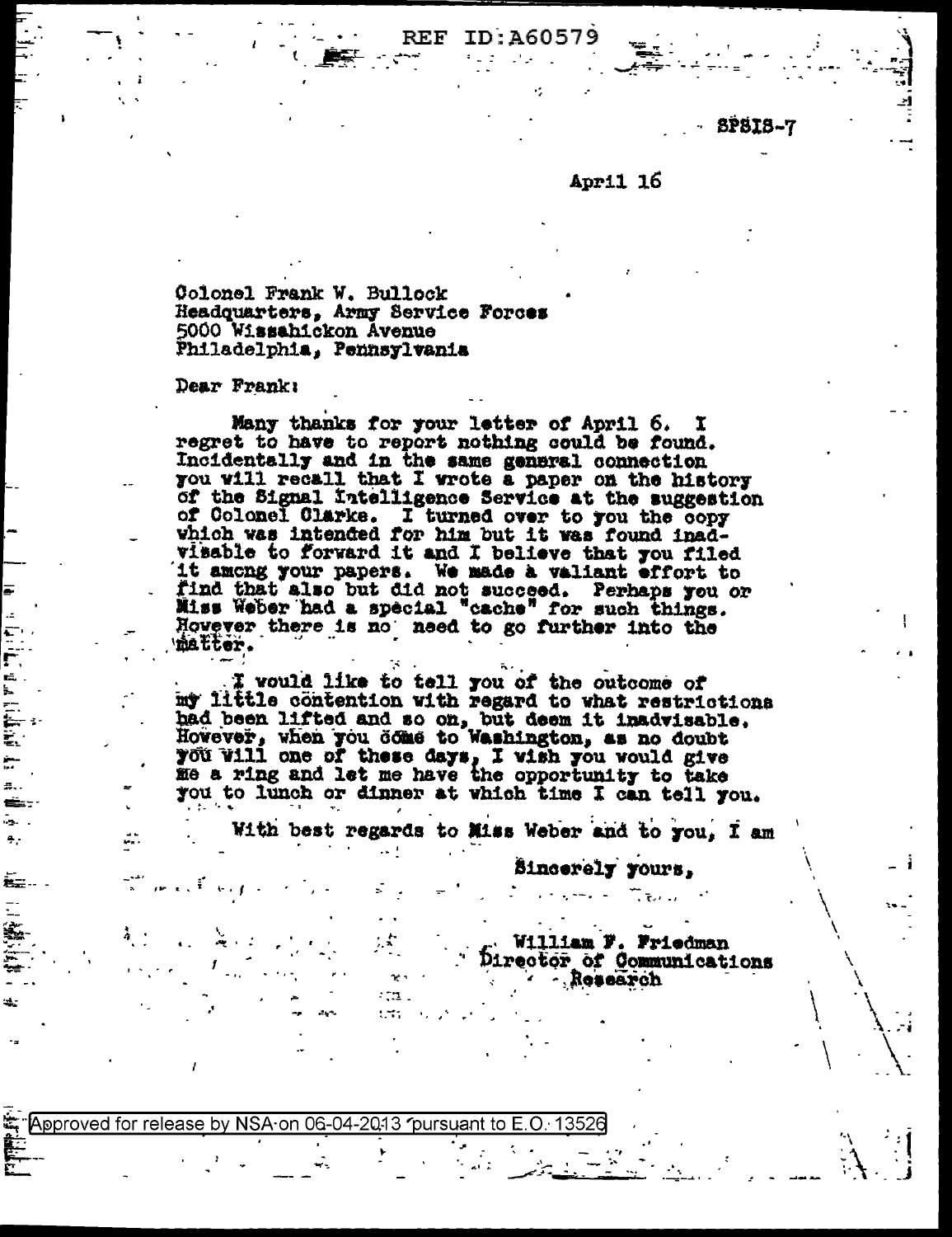## **LD:A60579** REF

HEADQUARTERS ARLINGTON HALL STATION ARLINGTON, VIRGINIA

SPSIS-1

DATE  $4 - 2$ 

**INFORMAL MEMO FOR:** Mr. Freedman: This is the fust time the "B. B. " has been mentioned, and about the 4th place it thanked be. Nevertheless, it ien. + I heartily wish it Cauld be pauld-md

> W Praston Corderman Colonel, Signal Corps Coxmanding

RESTRICTED

CONFIDEMTIAL

SECRET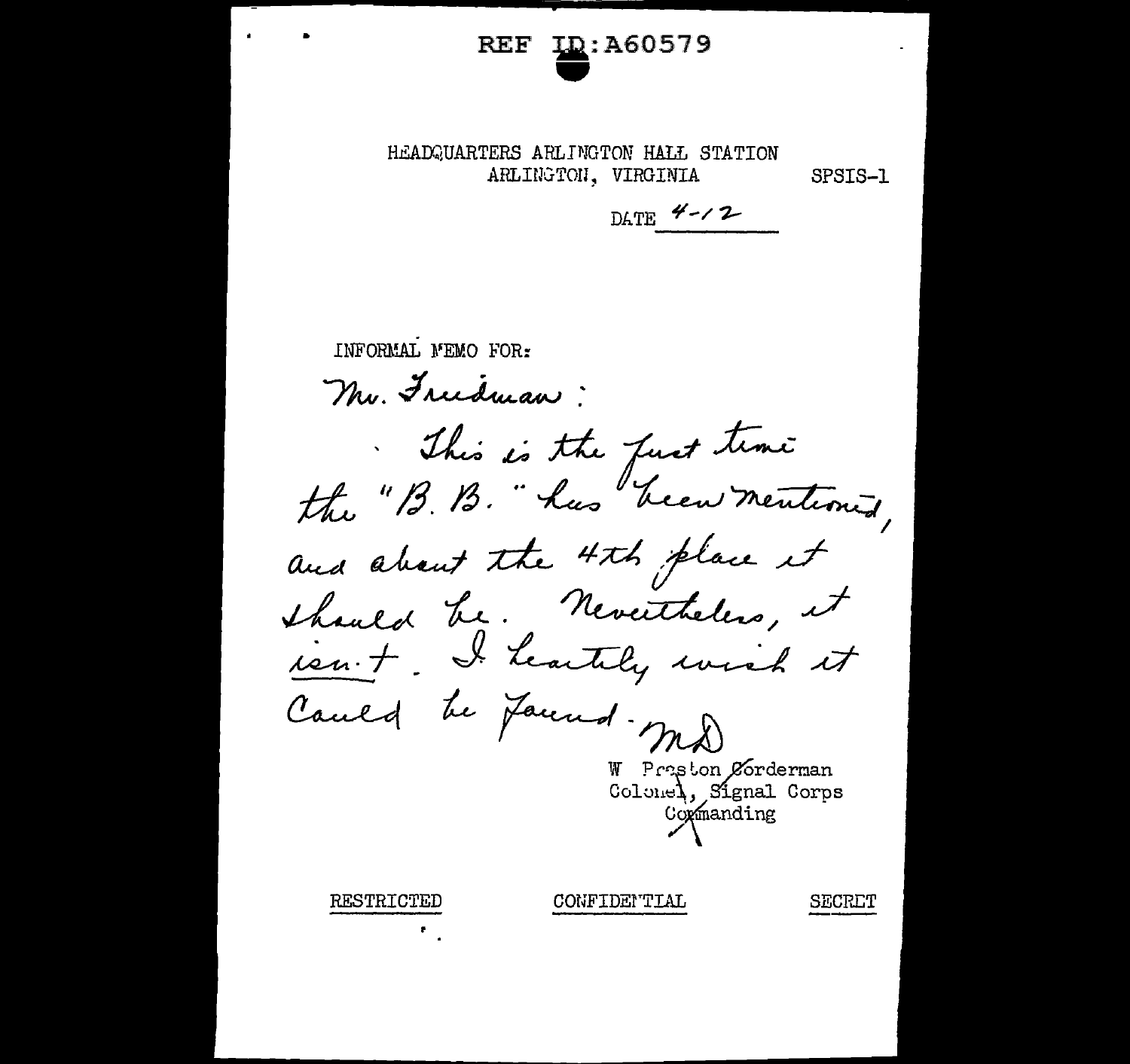REF ID: A60579

## WAR DEPARTMENT HEADQUARTER&, SERVICES OF SUPPLY OFFICE OF THE CHIEF SIGNAL OFFICER

9000 Wl88AHICKON AYKNUB PHILADELPHIA, PA,

ADDRESS ALL COMMUNICATIONS **CHIEF SIGNAL OFFICER** 

April 6, 1943

•

Mr. William F. Friedman, Arlington Hall Station, Arlington, Virginia.

Dear Bill:

I checked with Miss Weber in regard to your letter of the 2nd. She is positive that she destroyed no records excepting the Reading File copies of correspondence over a month old, and my personal correspondence which did not pertain to the office in any way.

Therefore, the "record" memorandum, if it is to be found at all, should be in one of the two places I mentioned in my letter of March 25th -

> 1.- "Foreign Representatives" file 2.- "Black Book" (Possibly in an Agenda)

You might ask Col. Cook if there is any mention made of this in the minutes of the "Kaffee Xlatches" held by the section heads.

Begards.

Sincerely yours,

W. Bullock,

Colonel, Signal Corps

REFER REPLY TO:

 $\lambda$ 

4 I I ~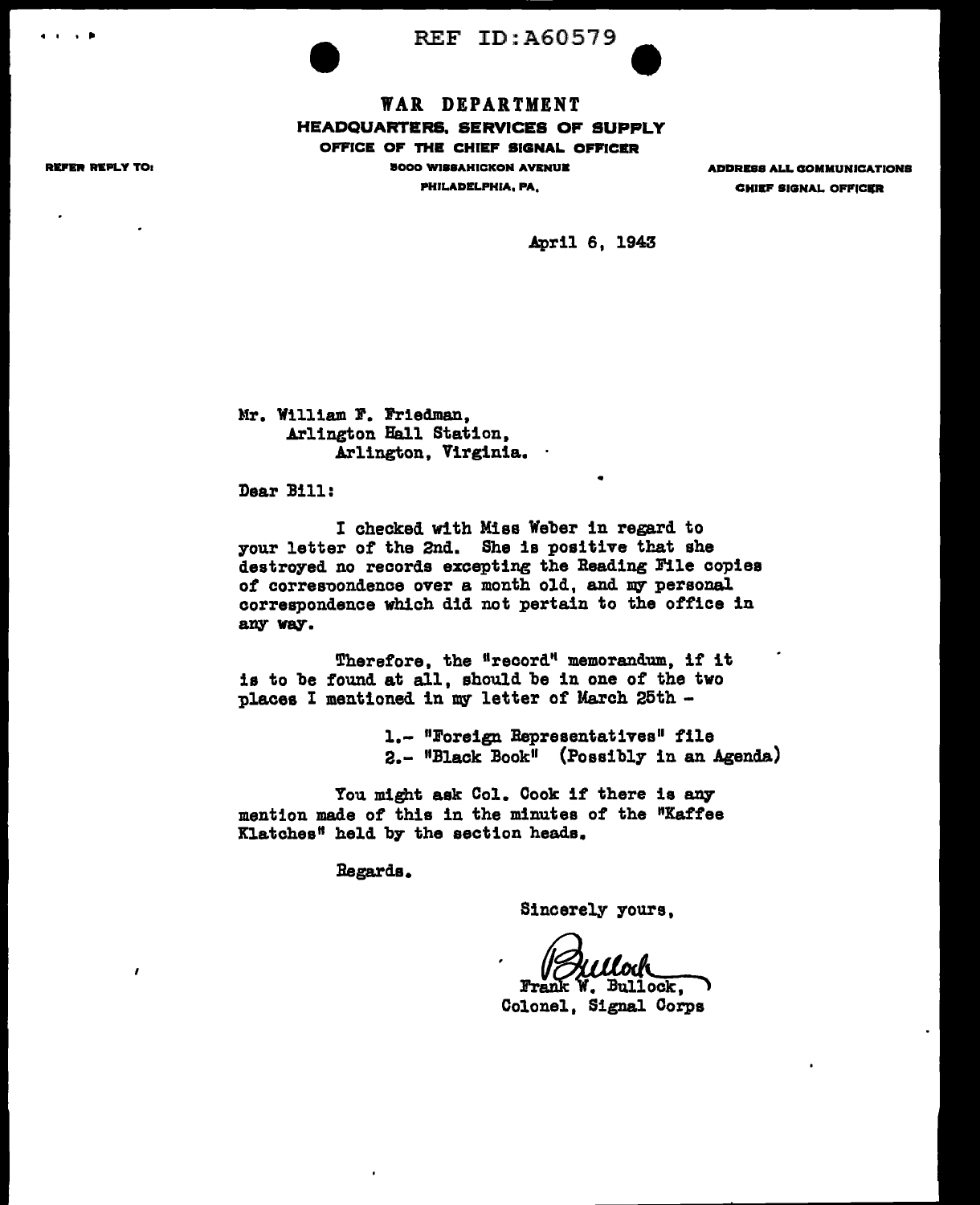**REF ID: A60579** 

April 2, 1943

 $\tilde{h}$ 

 $\bar{\mathbf{r}}$  $\mathcal{L}^{\mathcal{L}}$ 

N

Colonel Frank W. Bullock 5000 Wissahickon Avenue Philadelphia, Pennsylvania

Dear Frank:

I want to thank you very much for your letter of March 25, in response to my telephonic appeal to you for information.

I appreciate very sincerely the forthrightness of your response, which will be of considerable assistance. I regret to add, however, that diligent serch through all the files that were in your office, or in proximity thereto, has thus far failed to disclose the "record" memorandum to which you refer in your second paragraph. Miss Weber may be able to answer the question as to whether any records of this nature were destroyed prior to her departure in a general cleaning-up process. I might suggest also that it is barely possible that you made some notes in your personal memorandum book, which you usually carried on your person. Any additional information which might shed light on the episode will be gratefully received. I am about to engage in some verbal fisticuffs and need all the armunition I can gather together.

You will probably recollect that the new instructions arose as a result of the realization on the part of certain persons in G-2 that our relations with the British had deteriorated to a great extent and that corrective moasures had to be taken.

I do recall that you not only communicated to me orally and alone the new instructions but also you called a special meeting of section heads the next day